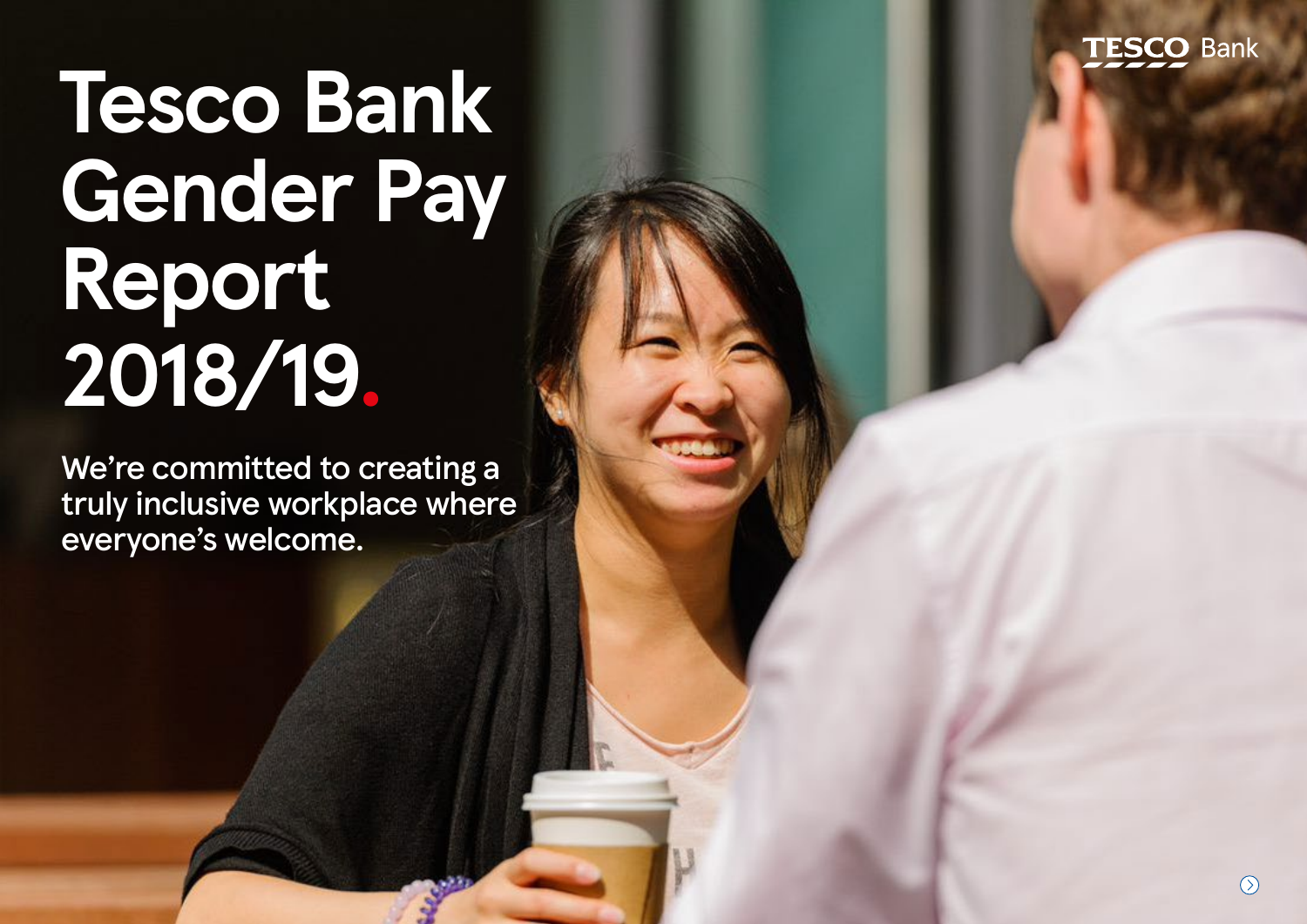



## **We're committed to creating an " inclusive workplace that reflects the customers we serve.**

Everyone is welcome at Tesco Bank and I'm extremely proud to be part of a business where colleagues can be themselves. It's the individual characteristics that each of us bring to work which help generate the diversity of thought that drives our business forward.

It's important that everyone has the opportunity to get on at Tesco Bank, no matter what stage of their life or career with us. However, we know that there's more to do.

As part of Tesco, we were one of the first companies to voluntarily publish our data in 2017. This is now the third year of publishing our Tesco Bank Gender Pay Report and I can confirm that the data included within this report is calculated according to the requirements of The Equality Act 2010 (Gender Pay Gap information) Regulations 2017.

Our data this year shows that our median gender pay gap has reduced slightly to 17.6%, which is just above the UK national average of 17.3%\*. Through our analysis, we know that the main driver of our gender pay gap is that we have a higher proportion of men in more senior roles.

As signatories of the Treasury's Women in Finance Charter, in 2017, we set three targets to ensure that at least:

- **•** One third of **our Board** will be women by the end of 2020
- **•** One third of **Executive Committee members** will be women by the end of 2020
- **•** One third of **our Directors** will be women by the end of 2022

We are committed to improving the gender balance at the most senior levels of our business and I'm pleased that we've made positive progress towards all three of these targets in the last 12 months. However, we recognise that this is only the beginning of our journey.

We're continuing to focus our efforts across three core areas; supporting and attracting talented women; equipping and empowering our leaders; and sustaining an inclusive culture.

We're clear on the improvements that we need to make, and we remain committed to reducing our gender pay gap and creating an inclusive workplace that reflects the customers that we serve.

**Gerry Mallon** Chief Executive, Tesco Bank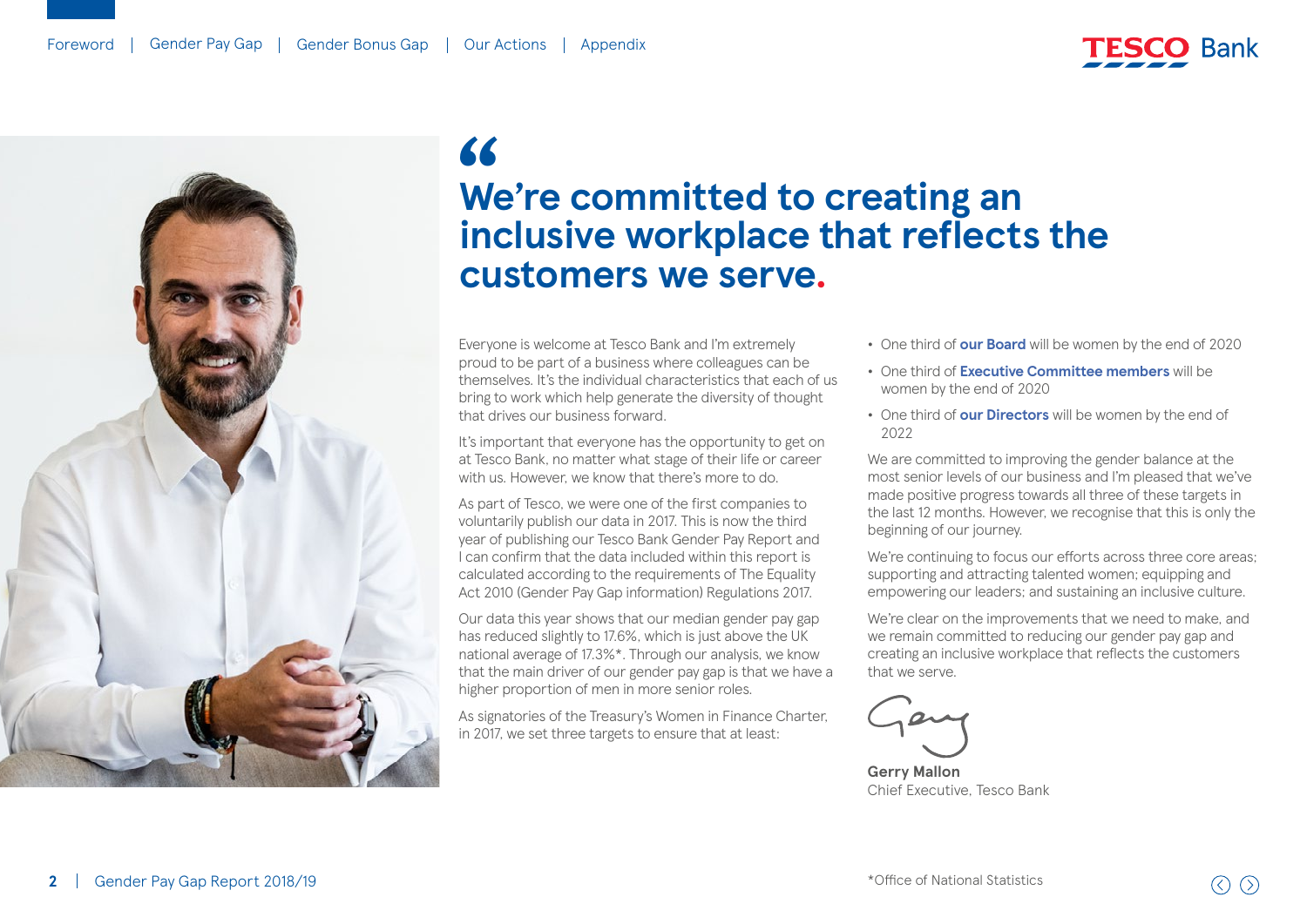

## **Our Gender Pay Gap.**

**This report shares our gender pay gap data for the 12 months to April 2019 and is calculated using the pay data for 3,164 Tesco Bank colleagues.**

#### **What is the gender pay gap?**

The gender pay gap measures the difference between men and women's average pay within an organisation, regardless of their role or work level. Gender pay is different to equal pay, which compares the pay of men and women who perform the same role, or roles of equal value.

#### **Our gender pay gap**

The figures opposite show our gender pay gap as a percentage in both median and mean pay for 2018 and 2019.

Both our median and mean gender pay gap have reduced slightly in 2019 to 17.6% and 26.8% respectively. Through our analysis, we know that our gender pay gap is driven primarily by a higher proportion of men in more senior roles.

#### **Our Pay Quartiles**

The figures opposite show the gender balance within each of our pay quartiles for 2019. Within each of the quartiles, there is an equal number of colleagues, ranging from Quartile 1 which includes the lowest paid colleagues to Quartile 4 which includes the highest paid colleagues.

Our analysis of the pay quartiles shows that we have fewer women in Quartile 4 where there is a higher proportion of men in more senior roles.

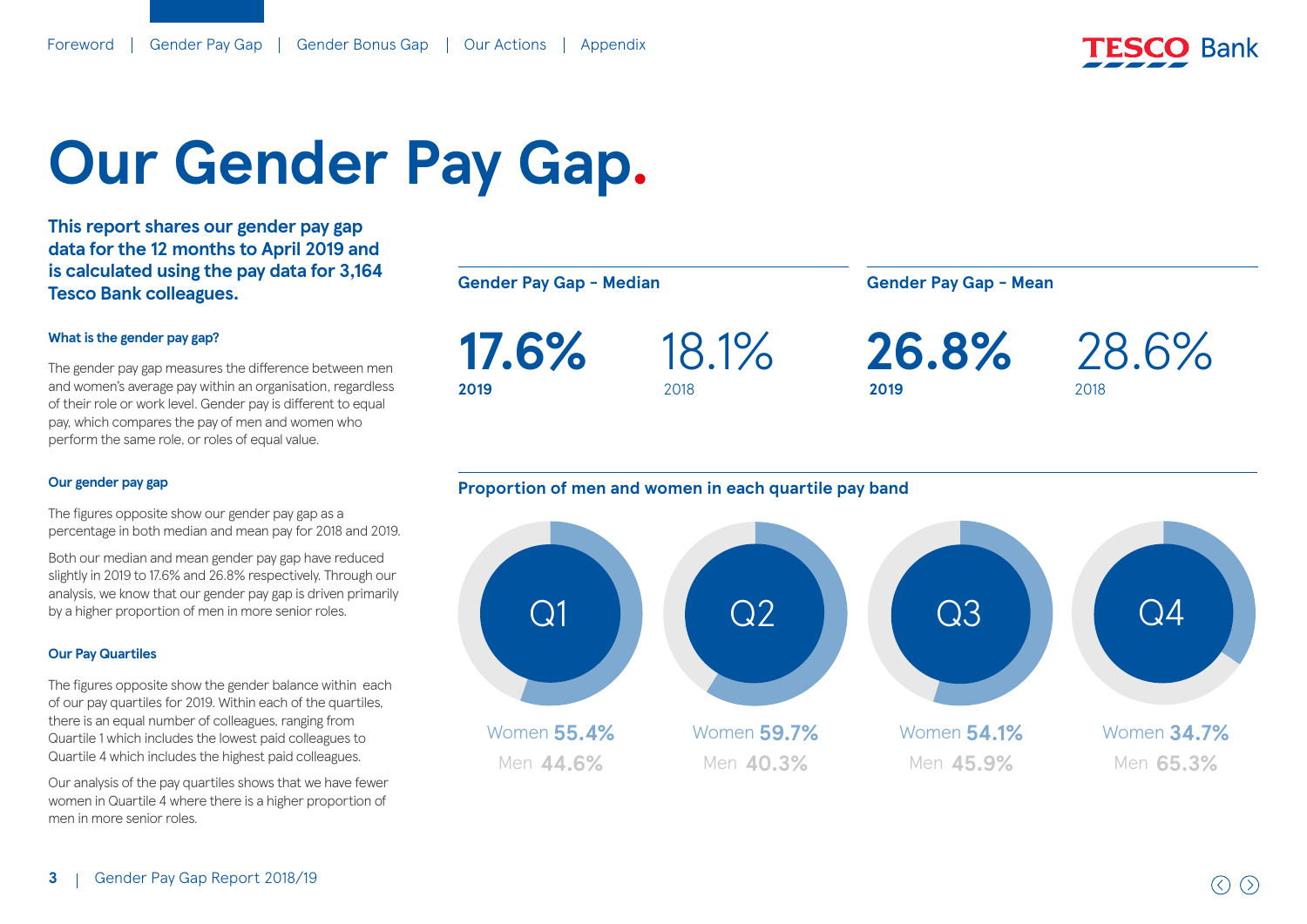

## **Gender Bonus Gap.**

## We believe that every colleague should be recognised and rewarded for the success of our business.

The figures opposite show the percentage of men and women who received a bonus payment for the year ending 5 April 2019, as well as the percentage difference in bonus amount.

Our data shows that a slightly higher proportion of women compared with men received a bonus in 2019 at 86.8% and 84.4% respectively.

Both our median and mean gender bonus gap have increased in 2019 to 30.1% and 58.7% respectively and our analysis shows that this is primarily driven by a higher proportion of men in more senior roles which typically have a higher bonus opportunity.

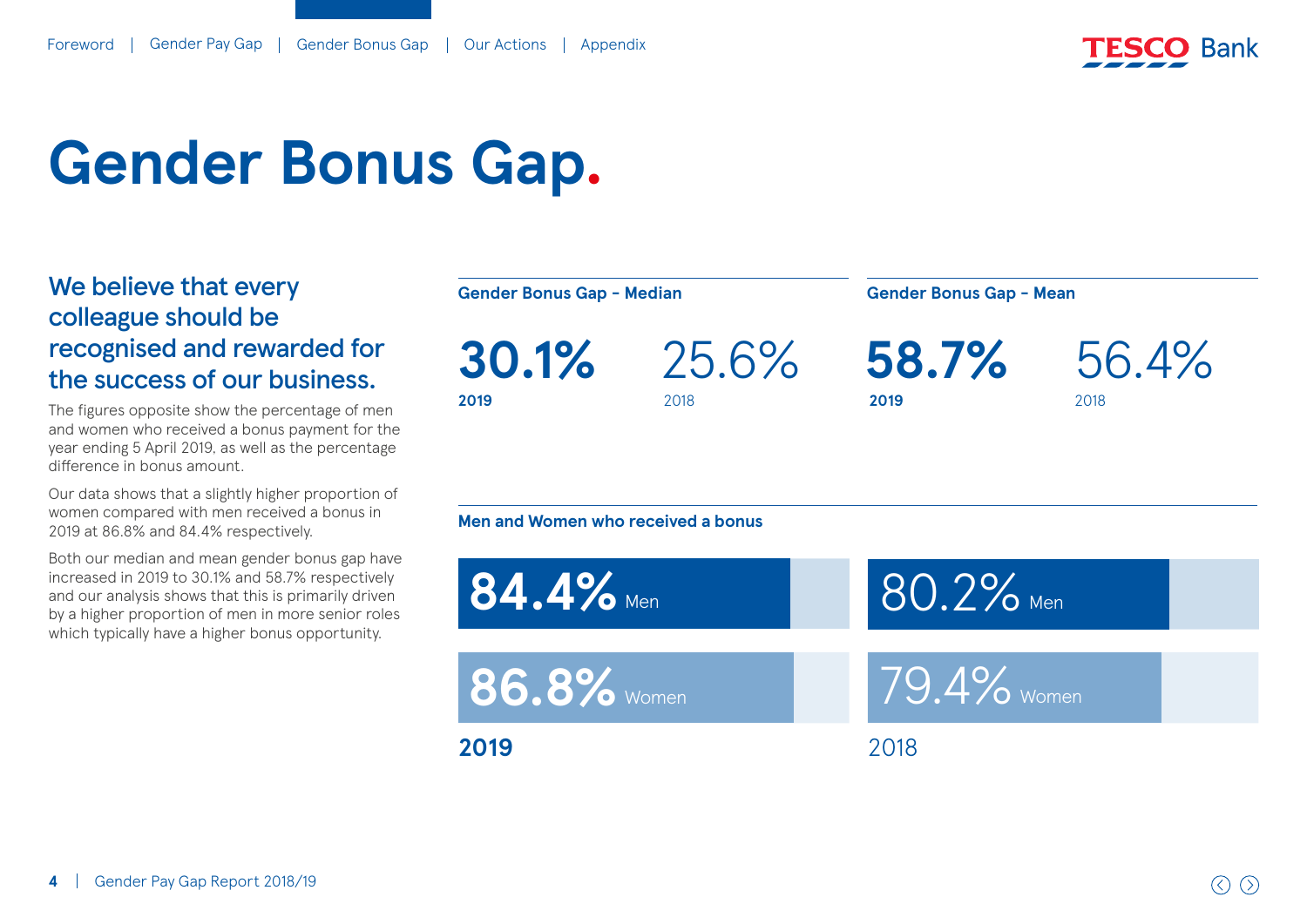

## **Our Actions.**

## At Tesco Bank, we're committed to creating a truly inclusive workplace where everyone is welcome.

Through our analysis, we know that the main driver of our gender pay gap is that we have a higher proportion of men in more senior roles.

We know that it will take time to reduce our gender pay gap, and we're continuing to focus our efforts across our three core pillars – support and attract talented women, equip and empower our leaders and sustaining an inclusive culture.

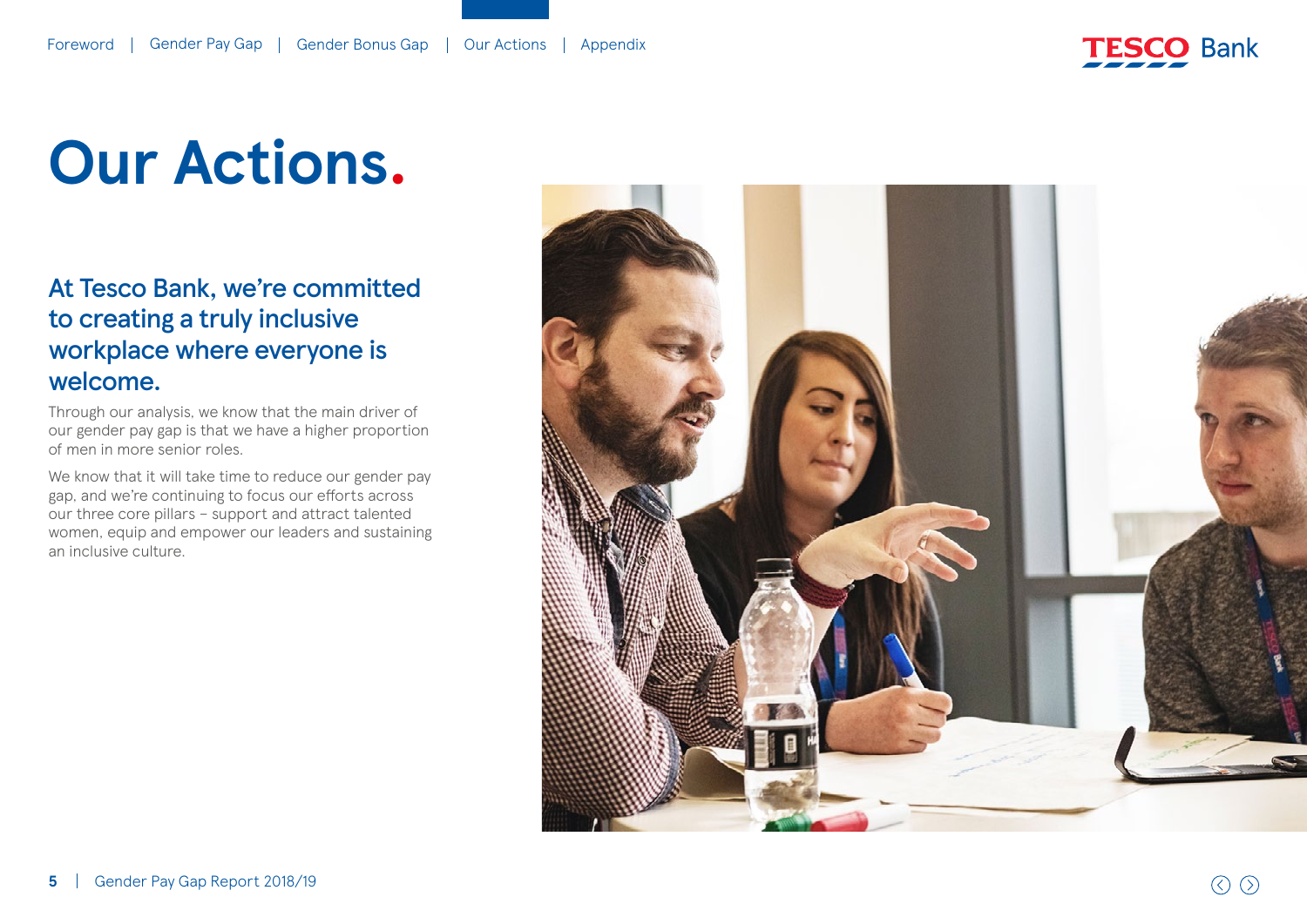



### **Support and attract talented women**

#### **• Women's Development Community**

Over the last year, 30 senior women in our business have participated in a comprehensive development programme that aims to enable participants to develop the skills, knowledge and experience needed to make the right career choices for them and reach their full potential. The programme focused on key areas that help women to develop their careers, and it's underpinned by active, bespoke development plans.

#### **• Recruitment practices**

We work closely with our recruitment agencies to ensure they share our focus on creating a truly inclusive workplace, and we insist that we receive gender balanced shortlists for all of our senior roles.

#### **• Supporting our senior women**

Over the past year, we have supported some of our senior women in securing external appointments as Non-Executive Directors which has been part of their ongoing personal and professional development plans.

#### **• Women in Banking and Finance**

We are now advertising our vacancies on job boards that attract more women, including the job opportunities page on the Women in Banking and Finance website.

#### **• Women's Leaders Programme**

As part of our desire to encourage external networking, we are currently supporting a few of our senior women through the Women's Leaders Programme at Edinburgh University.

## **Equip and empower our leaders**

#### **• Our Extended Leadership Team**

Earlier this year, we established a new 'Extended Leadership Team' with a range of talented colleagues from across the business and a more equal gender balance. This group of colleagues are playing a crucial role in transforming our business, leading their teams and shaping the future culture of Tesco Bank.

#### **• Our new leadership programme**

We are currently designing a new leadership programme which will be available for all of our line managers and senior leadership teams and will be underpinned by inclusive and authentic leadership principles.

#### **• Inclusive leadership**

Inclusion is championed by the most senior leaders in our business. This year, each member of our Executive Committee has undergone individual assessments specifically focused on the behaviours of inclusive leadership and their feedback has been incorporated into personal development plans.

#### **• Executive sponsorship for inclusion**

Sandy Begbie, Chief Transformation Officer, is our Executive Sponsor for Inclusion at Tesco Bank and is a passionate advocate for our five colleague networks. Sandy holds a CBE for service to business and social inclusion and leads colleagues across all levels of our business to progress our inclusion agenda.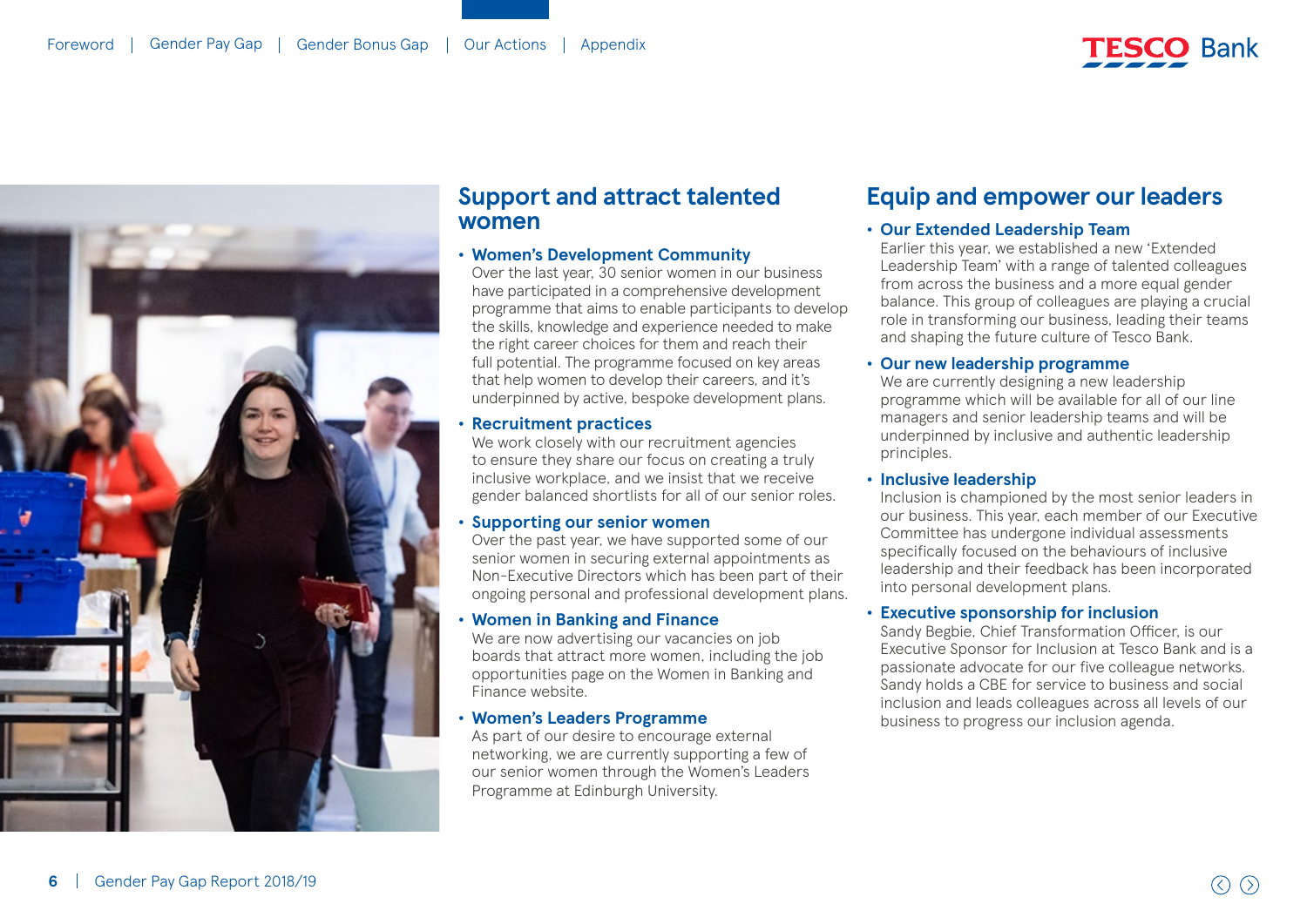

### **Sustaining an inclusive culture**

#### **• Inclusive development**

As part of our inclusive approach to development, colleagues can now access online versions of the learning materials from the Women's Development Community following the success of this programme earlier in the year.

#### **• Established colleague networks**

Our five colleague networks, including our Women at Tesco Network, are now well established with a clear purpose and strong membership across the business.

#### **• Inclusion training**

We have created online inclusion training modules that are available for all colleagues and support them in continuing to create an inclusive culture across our business.

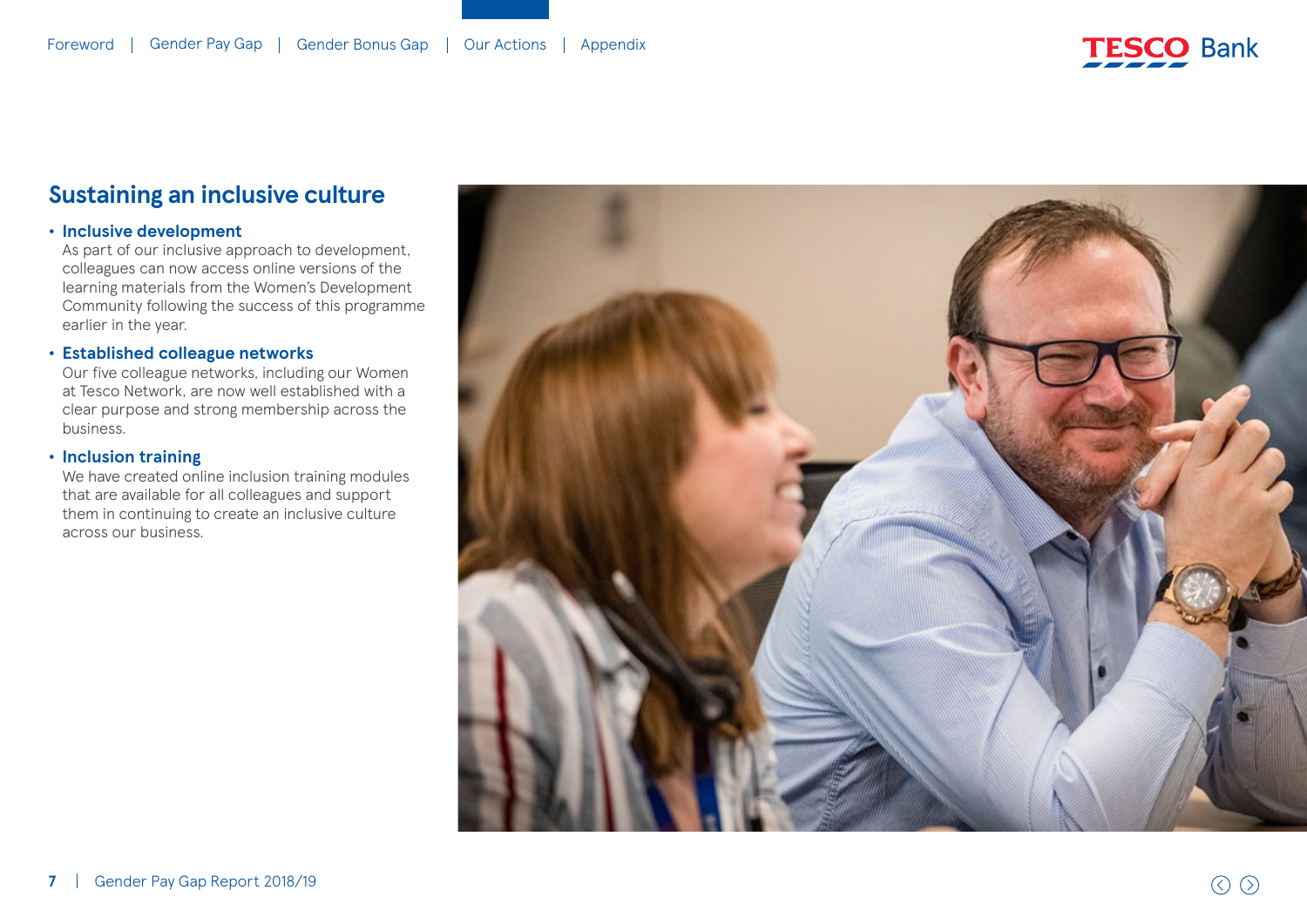

## <span id="page-7-0"></span>**Appendix.**

## **Understanding how we calculate our gender pay and bonus gap**

### **Calculating the gender pay gap**

The gender pay gap measures the difference in total hourly pay between all women in a business and all men in a business. There are two ways we must report this, as a median percentage and as a mean percentage.

#### **Median:**

The median is the figure that falls in the middle of a range when all hourly pay is stacked from lowest to highest. The median gender gap is the difference between the middle figure for all women's hourly pay and the middle figure for all men's hourly pay.

#### **Mean:**

The mean is the average figure when you consider the hourly pay for all men and all women. The mean gender pay gap is the difference between the average hourly pay for all women and the average hourly pay for all men.

### **Calculating our pay quartiles**

The pay quartiles measure how many men and women are represented in each quarter of the business when all men and women's hourly pay is stacked from lowest in Quartile 1 to highest in Quartile 4. Each quartile shown contains an equal number of colleagues.

### **Calculating the gender bonus gap**

The gender bonus gap measures the difference in total bonus payments between all women in a business and all men in a business. There are two ways we must report this, as a median percentage and a mean percentage. We also must report the proportion of men and women who received a bonus payment.

#### **Proportion of colleagues to receive a bonus:**

The proportion of women who received a bonus is shown as a percentage of all women in the business and the proportion of men who received a bonus is shown as a percentage of all men in the business.

#### **Median:**

The median is the figure that falls in the middle of a range when all bonus payments are stacked from lowest to highest. The median gender bonus gap is the difference between the middle figure for all women's bonus payments and the middle figure for all men's bonus payments.

#### **Mean:**

The mean is the average figure when you consider the bonus payments for all men and all women. The mean gender bonus gap is the difference between the average bonus payment for all women and the average bonus payment for all men.

It is important to note that colleagues who work part-time receive their bonus on a pro-rata basis, but we are required to report our gender bonus gap calculation without adjusting these to the full time equivalent payment.

More information on these calculations can be found on the [government website.](https://www.gov.uk/guidance/gender-pay-gap-reporting-make-your-calculations)